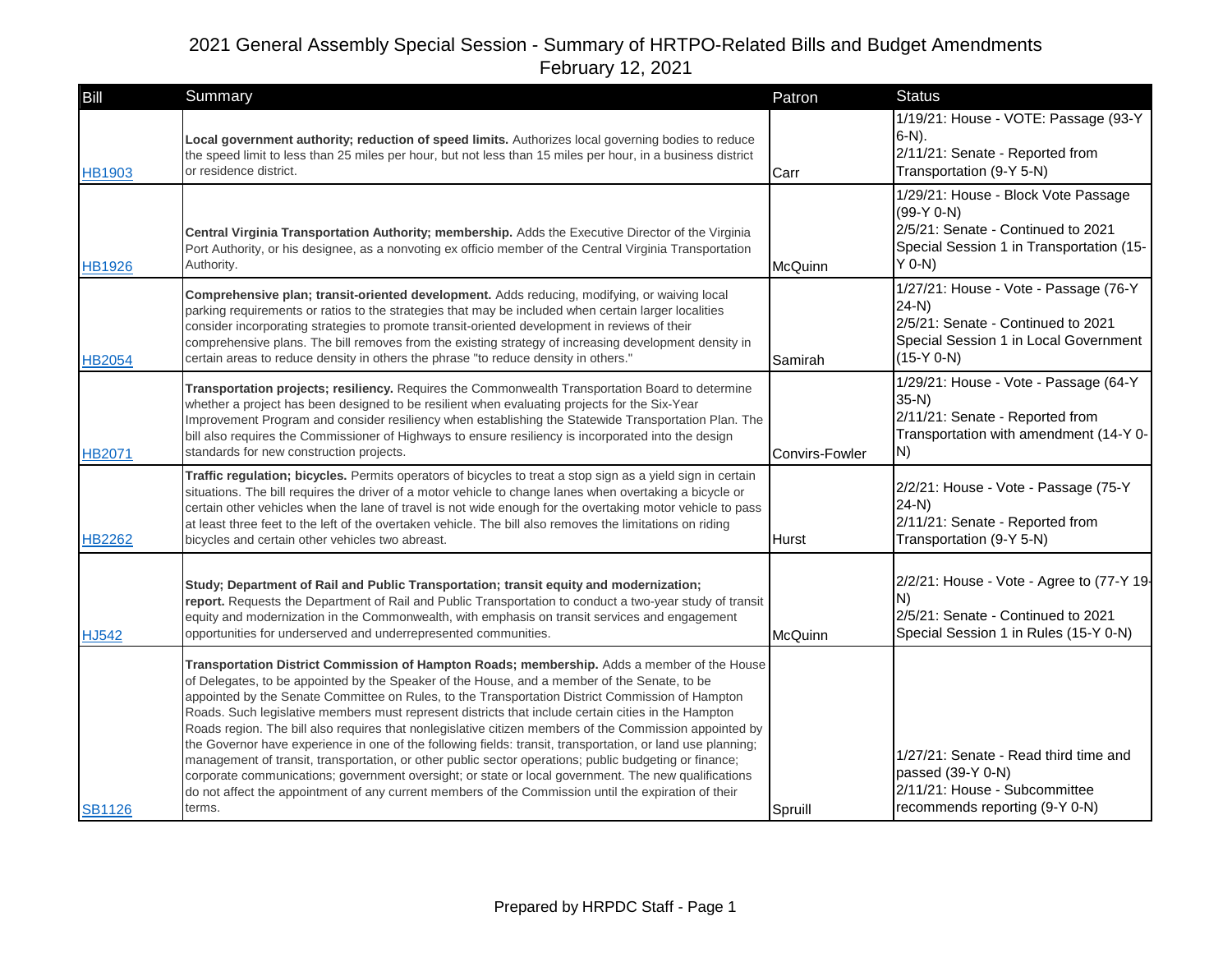| Bill                     | <b>Summary</b>                                                                                                                                                                                                                                                                                                                                                                                                                                                                                                                                                                                                                                                                                                                                                                                                                                                                                                                                                                                                                                                                                                    | Patron        | <b>Status</b>                                                                                                                                            |
|--------------------------|-------------------------------------------------------------------------------------------------------------------------------------------------------------------------------------------------------------------------------------------------------------------------------------------------------------------------------------------------------------------------------------------------------------------------------------------------------------------------------------------------------------------------------------------------------------------------------------------------------------------------------------------------------------------------------------------------------------------------------------------------------------------------------------------------------------------------------------------------------------------------------------------------------------------------------------------------------------------------------------------------------------------------------------------------------------------------------------------------------------------|---------------|----------------------------------------------------------------------------------------------------------------------------------------------------------|
| <b>SB1158</b>            | Port of Virginia tax credits; sunset. Extends the sunset for the international trade facility tax credit, the<br>barge and rail usage tax credit, and the port volume increase tax credit from taxable years before<br>January 1, 2022, to taxable years before January 1, 2025.                                                                                                                                                                                                                                                                                                                                                                                                                                                                                                                                                                                                                                                                                                                                                                                                                                  | Spruill       | 1/25/21: Senate - Read third time and<br>passed $(39-Y 0-N)$<br>2/11/21: House - Subcommittee<br>recommends reporting (10-Y 0-N)                         |
| <b>SB1223</b>            | Transportation electrification; Virginia Energy Plan. Amends the Virginia Energy Plan to include an<br>analysis of electric vehicle charging infrastructure and other infrastructure needed to support the 2045<br>net-zero carbon target in the transportation sector.                                                                                                                                                                                                                                                                                                                                                                                                                                                                                                                                                                                                                                                                                                                                                                                                                                           | Boysko        | 1/29/21: Senate - Read third time and<br>passed (22-Y 15-N)<br>2/10/21: House - Assigned Labor and<br>Commerce sub: Subcommittee #3                      |
| <b>SB1253</b>            | Funds for access roads to economic development sites; criteria for use of funds. Directs the<br>Commonwealth Transportation Board, in consultation with the Secretaries of Transportation and<br>Commerce and Trade, to develop criteria to be used in the award of funds for access roads to economic<br>development sites. The criteria shall take into account job creation, capital investment, and other relevant<br>economic development considerations.                                                                                                                                                                                                                                                                                                                                                                                                                                                                                                                                                                                                                                                    | <b>McPike</b> | 1/27/21: Senate - Read third time and<br>passed (39-Y 0-N)<br>2/11/21: House - Subcommittee<br>recommends reporting (9-Y 0-N)                            |
| <b>SB1259</b>            | Virginia Highway Corporation Act; alteration of certificate of authority; powers and duties of the<br>State Corporation Commission. Requires any application for a transfer, extension, or amendment of a<br>certificate of authority issued under the Virginia Highway Corporation Act to include information<br>demonstrating the financial fitness of the entity applying to operate the roadway. The bill requires an<br>applicant for a toll increase to provide a forward-looking analysis return that will be reviewed by the<br>Department of Transportation that demonstrates that the proposed rates will be reasonable to the user in<br>relation to the benefit obtained, not likely to materially discourage use of the roadway, and provide the<br>operator no more than a reasonable return. The bill also prohibits the State Corporation Commission<br>from authorizing a toll increase if these criteria are not met or if the proposed increase is for more than<br>one year. The bill requires an operator to receive approval from the Commission prior to refinancing any<br>existing debt. | Bell          | 2/3/21: Senate - Read third time and<br>passed (32-Y 5-N)<br>2/11/21: House - Reported from<br>Transportation (22-Y 0-N)                                 |
| <b>SB1260</b>            | Entry onto land for inspection. Requires that for any project wherein the power of eminent domain may<br>be exercised, any locality or the Commissioner of Highways to provide a landowner with a request to<br>enter and inspect property at least 30 days in advance. The request must be on official letterhead, and<br>shall notify the landowner that even if permission is withheld, the locality or the Commissioner of<br>Highways will be permitted to enter the property on the proposed date.                                                                                                                                                                                                                                                                                                                                                                                                                                                                                                                                                                                                          | Bell          | 2/2/21: Senate - Passed (39-Y 0-N)<br>2/11/21: House - Subcommittee<br>recommends reporting (10-Y 0-N)                                                   |
| <b>SB1350</b>            | Transportation projects; resiliency. Requires the Commonwealth Transportation Board to determine<br>whether a project has been designed to be resilient when evaluating projects for the Six-Year<br>Improvement Program and consider resiliency when establishing the Statewide Transportation Plan. The<br>bill also requires the Commissioner of Highways to ensure resiliency is incorporated into the design<br>standards for new construction projects.                                                                                                                                                                                                                                                                                                                                                                                                                                                                                                                                                                                                                                                     | Lewis         | 2/5/21: Senate - Read third time and<br>passed Senate (39-Y 0-N)<br>2/11/21: House - Reported from<br>Transportation with amendments(s) (15-<br>$Y$ 6-N) |
| <b>Budget Amendments</b> |                                                                                                                                                                                                                                                                                                                                                                                                                                                                                                                                                                                                                                                                                                                                                                                                                                                                                                                                                                                                                                                                                                                   |               |                                                                                                                                                          |
| <b>HB1800</b><br>114#7h  | Restore Increase for Planning District Commissions. This amendment restores additional support for<br>Virginia's Planning District Commissions.                                                                                                                                                                                                                                                                                                                                                                                                                                                                                                                                                                                                                                                                                                                                                                                                                                                                                                                                                                   | Bulova        | <b>Committee Approved</b>                                                                                                                                |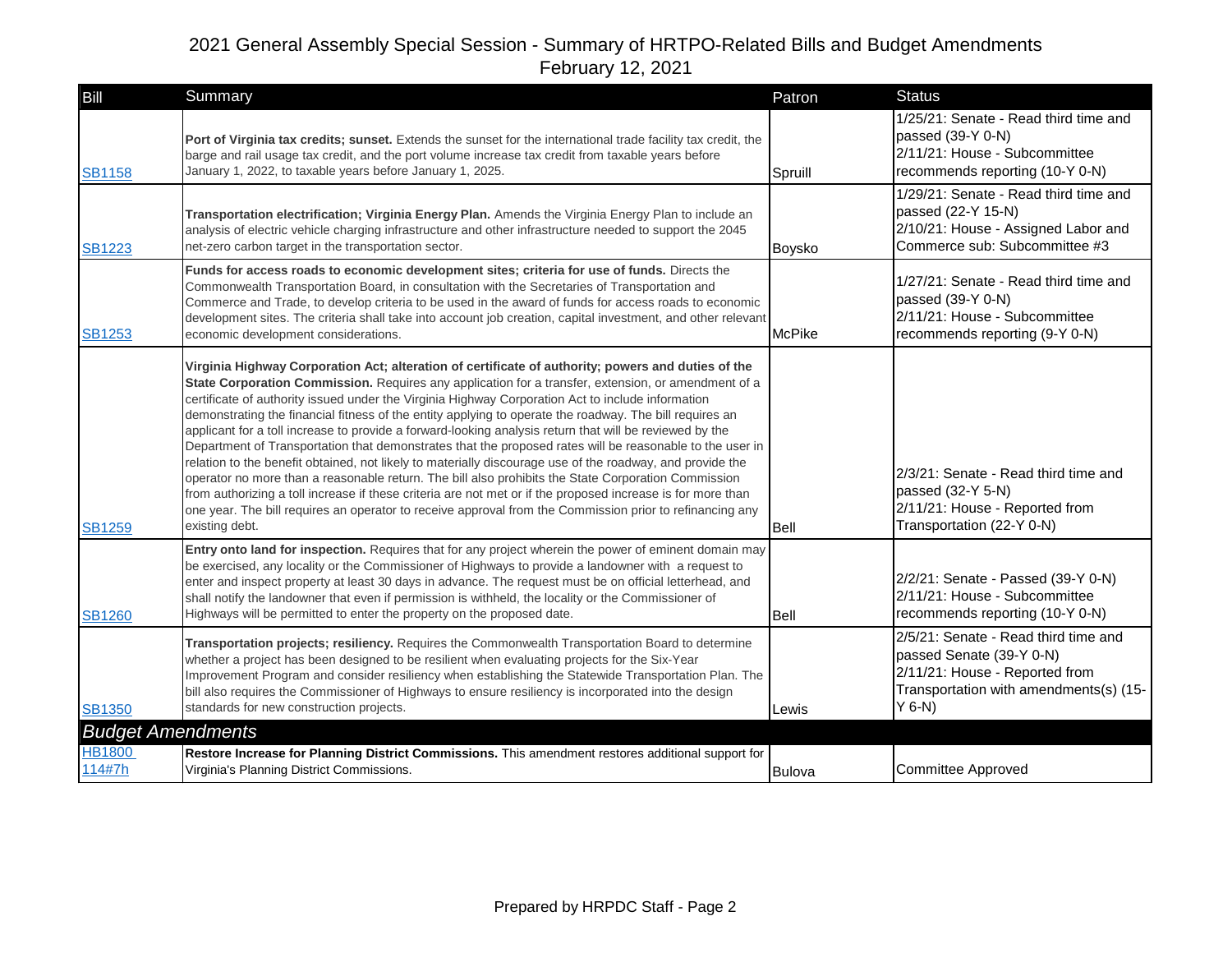| Bill                    | Summary                                                                                                                                                                                                                                                                                                                                                                                                                                                                                                                                                                                                                                                                                                                                                                                                                                                                                                                                                                                                                                                                                                                             | Patron  | <b>Status</b>             |
|-------------------------|-------------------------------------------------------------------------------------------------------------------------------------------------------------------------------------------------------------------------------------------------------------------------------------------------------------------------------------------------------------------------------------------------------------------------------------------------------------------------------------------------------------------------------------------------------------------------------------------------------------------------------------------------------------------------------------------------------------------------------------------------------------------------------------------------------------------------------------------------------------------------------------------------------------------------------------------------------------------------------------------------------------------------------------------------------------------------------------------------------------------------------------|---------|---------------------------|
| <b>HB1800</b><br>442#1h | Waive Cap for Transit Ridership Incentive Program (language only). This amendment authorizes the<br>CTB to waive the 25 percent cap for the Transit Ridership Incentive Program. The 2020 General<br>Assembly created the Transit Ridership Incentive Program in House Bill 1414. The Code of Virginia<br>§ 33.2-1526.3 states that up to 25 percent of the funds in this program may be "available to support the<br>establishment of programs to reduce the impact of fares on low-income individuals, including reduced-<br>fare programs and elimination of fares." The remainder of the funds will be used to "promote improved<br>transit service in urbanized areas of the Commonwealth with a population in excess of 100,000." This<br>budget amendment will allow the Commonwealth Transportation Board to waive the 25 percent cap and<br>allocate more funding to support the reduction or elimination of fares. Due to the COVID-19 pandemic,<br>there has been a decreased demand in multi-jurisdictional commuter bus services in urbanized areas<br>and an increased demand for fare reduction due to the pandemic. | McQuinn | Committee Approved        |
| <b>HB1800</b><br>442#2h | Funding to Study Transit Equity and Modernization in the Commonwealth. This amendment<br>provides \$500,000 from the general fund in fiscal year 2022 pursuant to the passage of a Joint<br>Resolution during the 2021 General Assembly Session which requires the DRPT to study the<br>Commonwealth's current public transportation system focusing on the equitable delivery of transportation<br>services and the modernization of transit in the Commonwealth. The resolution requires the DRPT to<br>make a preliminary report by the end of calendar year 2021 and a final report by the end of calendar year<br>2022.                                                                                                                                                                                                                                                                                                                                                                                                                                                                                                        | McQuinn | <b>Committee Approved</b> |
| <b>HB1800</b><br>446#1h | Coastal Virginia Transportation Infrastructure Inundation Study. This amendment includes language<br>requiring VDOT to report annually on the status of what transportation infrastructure in the Coastal Shore<br>region is at risk to inundation from sea-level rise and what is being done to address the concerns.                                                                                                                                                                                                                                                                                                                                                                                                                                                                                                                                                                                                                                                                                                                                                                                                              | Bloxom  | Committee Approved        |
| <b>SB1100</b><br>114#1s | Virginia Removal or Rehabilitation of Derelict Structures Fund. This amendment would provide an<br>additional \$1.0 million GF the second year for the Industrial Revitalization Fund and designate the<br>increase for the removal, renovation or modernization of port-related buildings and facilities in the cities<br>of Portsmouth, Norfolk, Newport News, Richmond, or Front Royal.                                                                                                                                                                                                                                                                                                                                                                                                                                                                                                                                                                                                                                                                                                                                          | Lucas   | <b>Committee Approved</b> |
| <b>SB1100</b><br>114#6s | Restore Additional Support for Planning District Commissions. This amendment would provide an<br>additional \$294,000 the second year from the general fund to provide each of the 21 Planning District<br>Commissions with an increase of \$14,000 per year. The 2020 Appropriation Act provided this amount in<br>both years of the biennium; however, the increase was unallotted due to COVID-19 impacts to the state<br>budget.                                                                                                                                                                                                                                                                                                                                                                                                                                                                                                                                                                                                                                                                                                | Marsden | <b>Committee Approved</b> |
| <b>SB1100</b><br>442#3s | Transit Ridership Incentive Program. This amendment provides \$5.0 million in federal funds made<br>available for Highway Infrastructure Programs by the Coronavirus Response and Relief Supplemental<br>Appropriations Act to support transit incentives focused on fare and congestion reduction programs.                                                                                                                                                                                                                                                                                                                                                                                                                                                                                                                                                                                                                                                                                                                                                                                                                        |         | <b>Committee Approved</b> |
| <b>SB1100</b><br>443#1s | Statewide Intercity Passenger Rail. This amendment provides \$137.6 million from the Coronavirus<br>Response and Relief Supplemental Appropriations Act to ensure long-term sustainable growth of<br>intercity passenger and commuter rail services across the Commonwealth.                                                                                                                                                                                                                                                                                                                                                                                                                                                                                                                                                                                                                                                                                                                                                                                                                                                        |         | Committee Approved        |
| <b>SB1100</b><br>447#1s | Statewide Multi-Use Trail Initiative. This amendment provides for a one-time capitalization of<br>\$50,000,000 for a statewide multi-use trail initiative using federal funds available for Highway<br>Infrastructure Programs by the Coronavirus Response and Relief Supplemental Appropriations Act.                                                                                                                                                                                                                                                                                                                                                                                                                                                                                                                                                                                                                                                                                                                                                                                                                              |         | <b>Committee Approved</b> |